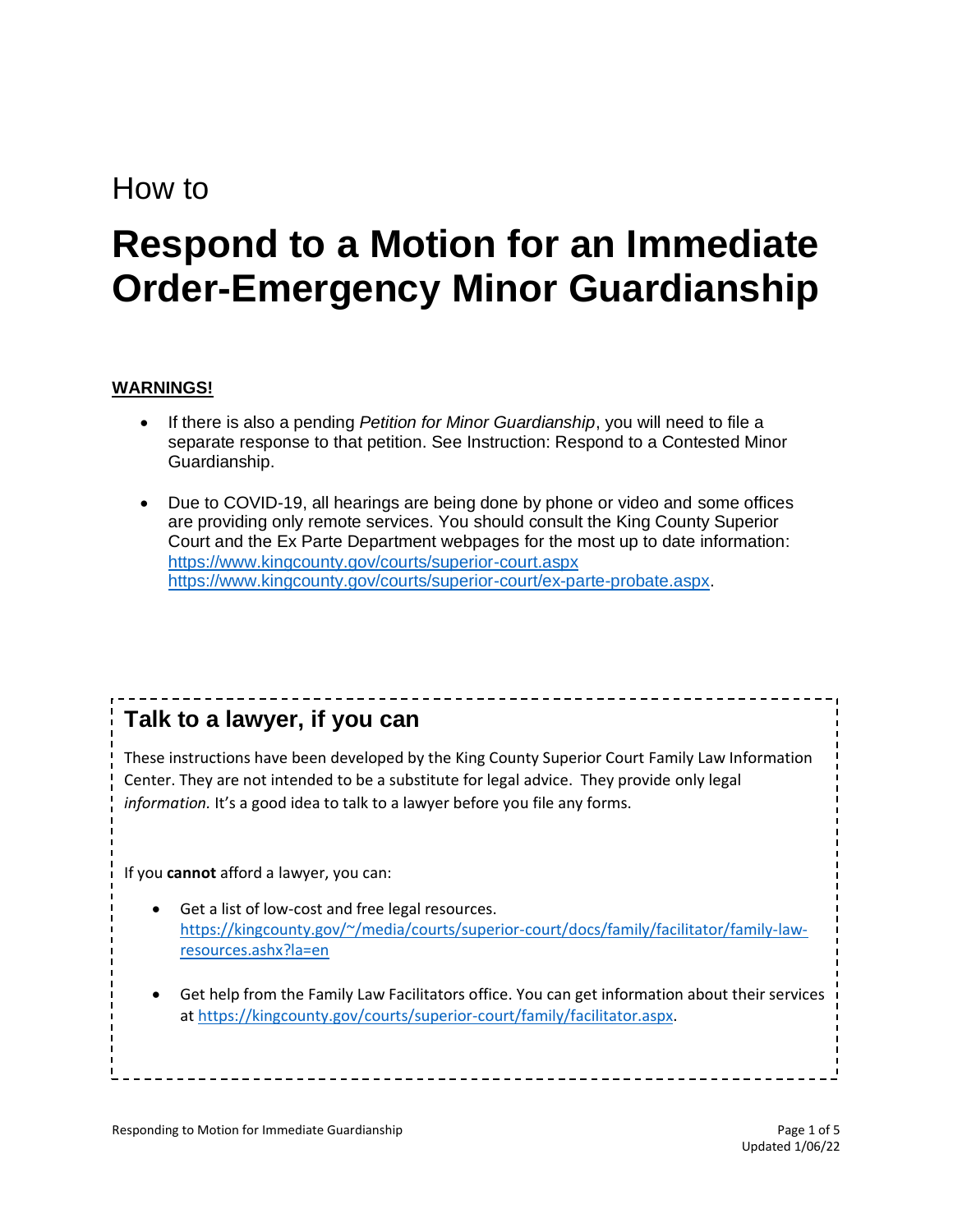## **Step 1: Attend the "Emergency Motion" hearing if notified.**

*If you were given notice of a hearing* in the Ex Parte Department, be sure to participate. Ex Parte hearings are being conducted by Zoom until further notice. See [https://www.kingcounty.gov/courts/superior-court/ex-parte-probate.aspx.](https://www.kingcounty.gov/courts/superior-court/ex-parte-probate.aspx)

At the hearing, the Commissioner will decide if the *Immediate Order (Ex Parte) - Emergency Minor Guardianship* is approved.

## **Step 2: Fill out these forms.**

#### **All of these forms can be downloaded at: [www.courts.wa.gov/forms/](http://www.courts.wa.gov/forms/)**

| <b>Form Name</b>                                                    | <b>Form Number</b> | <b>Notes</b>                                                                                    | Completed |
|---------------------------------------------------------------------|--------------------|-------------------------------------------------------------------------------------------------|-----------|
| <b>Objection to Emergency Minor</b><br><b>Guardianship Petition</b> | GDN M 301          |                                                                                                 |           |
| <b>Emergency Minor</b><br><b>Guardianship Order</b>                 | GDN M 203          | Fill this out the way<br>you would like the<br>Commissioner to<br>decide at the next<br>hearing |           |
| Declaration of (name):                                              | FL All Family 135  | Optional: give to any<br>witness who wants to<br>write a statement.                             |           |

#### **If there is a request for temporary child support at the next hearing, you need to fill out these forms:**

| <b>Child Support Worksheets</b>                            | WSCSS-<br>Worksheets                                           | <b>Online Child Support</b><br>Calculation software<br>is available at:<br>https://fortress.wa.go<br>v/dshs/dcs/SSGen/H<br>ome/QuickEstimator |  |
|------------------------------------------------------------|----------------------------------------------------------------|-----------------------------------------------------------------------------------------------------------------------------------------------|--|
| <b>Child Support Schedule &amp;</b><br><b>Instructions</b> | Use this information to calculate Child<br>Support Worksheets. |                                                                                                                                               |  |
| <b>Child Support Order</b>                                 | FL All Family 130                                              | Fill this out the way that<br>you would like the<br>Commissioner to<br>decide                                                                 |  |
| <b>Financial Declaration of</b>                            | FL All Family 131                                              |                                                                                                                                               |  |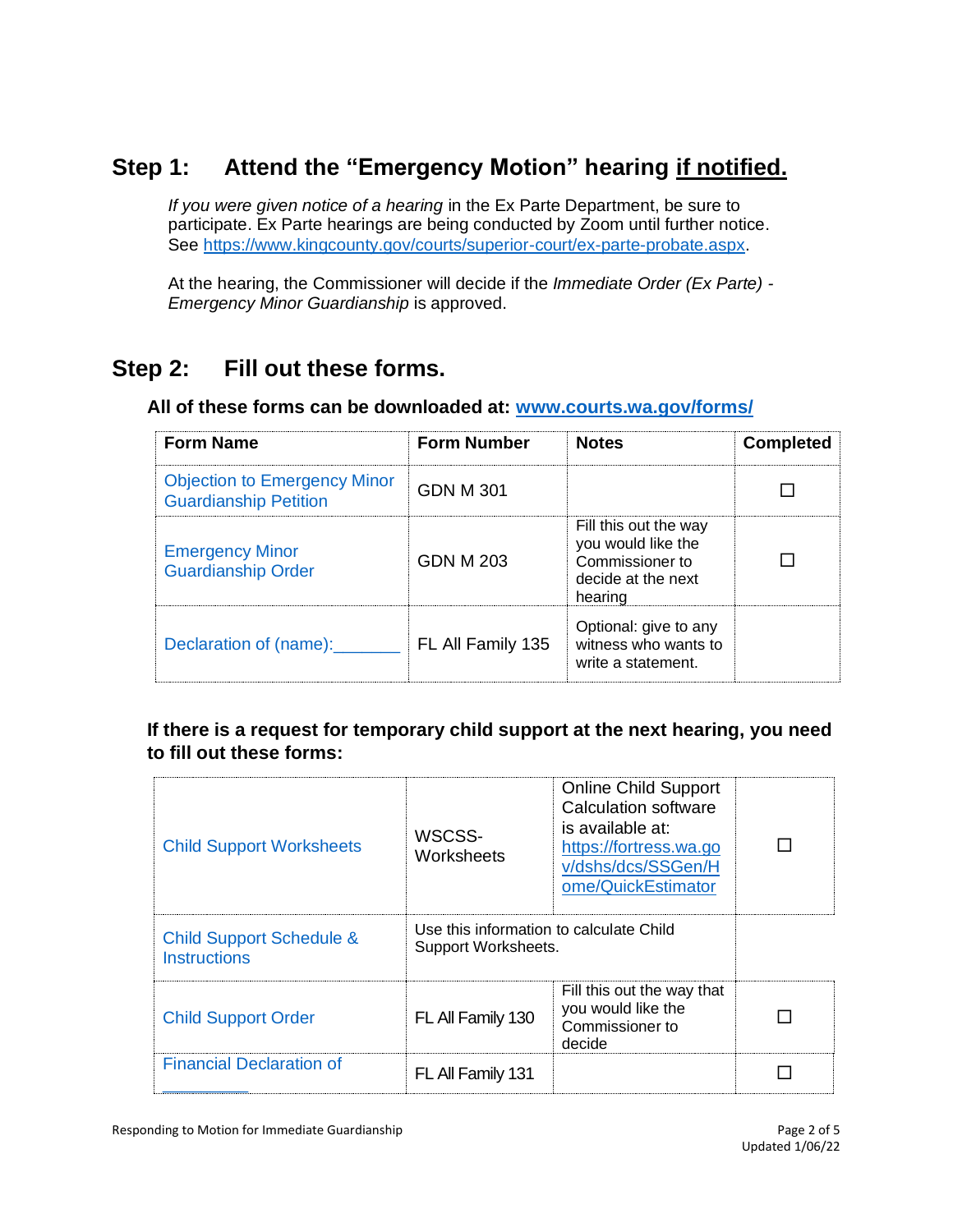| <b>Sealed Financial Source</b><br><b>Documents</b>                                                                               | FL All Family 011 | Use this coversheet to<br>keep your financial<br>records confidential |  |  |
|----------------------------------------------------------------------------------------------------------------------------------|-------------------|-----------------------------------------------------------------------|--|--|
| For the court to decide on financial issues, you must provide copies of financial                                                |                   |                                                                       |  |  |
| documents, including:                                                                                                            |                   |                                                                       |  |  |
| Your W-2s and complete personal tax returns for the past 2 years                                                                 |                   |                                                                       |  |  |
| Your most recent pay stubs (at least 6 months)                                                                                   |                   |                                                                       |  |  |
| Complete partnership/corporate tax returns for the past 2 years if you have a 5%<br>٠                                            |                   |                                                                       |  |  |
| interest or more                                                                                                                 |                   |                                                                       |  |  |
| $\bigcap$ is the contraction of the function behavior of an interface the finite contraction of $\bigcap$ and contract $\bigcap$ |                   |                                                                       |  |  |

 $\vert \bullet \vert$  Statements from all of your banks and financial institutions for the past 6 months

#### **Print this, but do not fill it out yet. You will need it later.**

| <b>Form Name</b>              | ⊧ Form Number               | : Notes | <b>Completed</b> |
|-------------------------------|-----------------------------|---------|------------------|
| <b>Declaration of Service</b> | $\vdots$ WPF GDN<br>04.0850 |         |                  |

## **Step 3: Make copies.**

- **Original** set to file with Clerk's Office
- **Copy 1** for your personal records.
- **Other Copies** for each person who needs notice:
	- o Party filing the petition or motion
	- o Proposed guardian
	- o each parent
	- o the child (if 12 or older and the court has not signed an *Order on Motion to Withhold* giving you permission to withhold all documents and evidence after the *Summons, Notice,* and *Petition)*
	- o any person who has the child in his/her custody
	- o any attorney involved.

## **Step 4: Confirm Attendance.**

At least **two days** before the hearing before the assigned judge, contact the bailiff to confirm that you will be attending. The bailiff's contact information for your assigned judge can be found [here](https://kingcounty.gov/courts/superior-court/directory/judges.aspx) or in the Case Schedule for the Emergency Minor Guardianship, which you should have received from the petitioner.

## **Step 5: File these forms with the Clerk's Office.**

By **noon the day before the hearing** before the assigned judge, file the following documents from Step 2 at the Clerk's Office (room 2C in Kent and E-609 in Seattle), except:

▪ *Emergency Minor Guardianship Order*